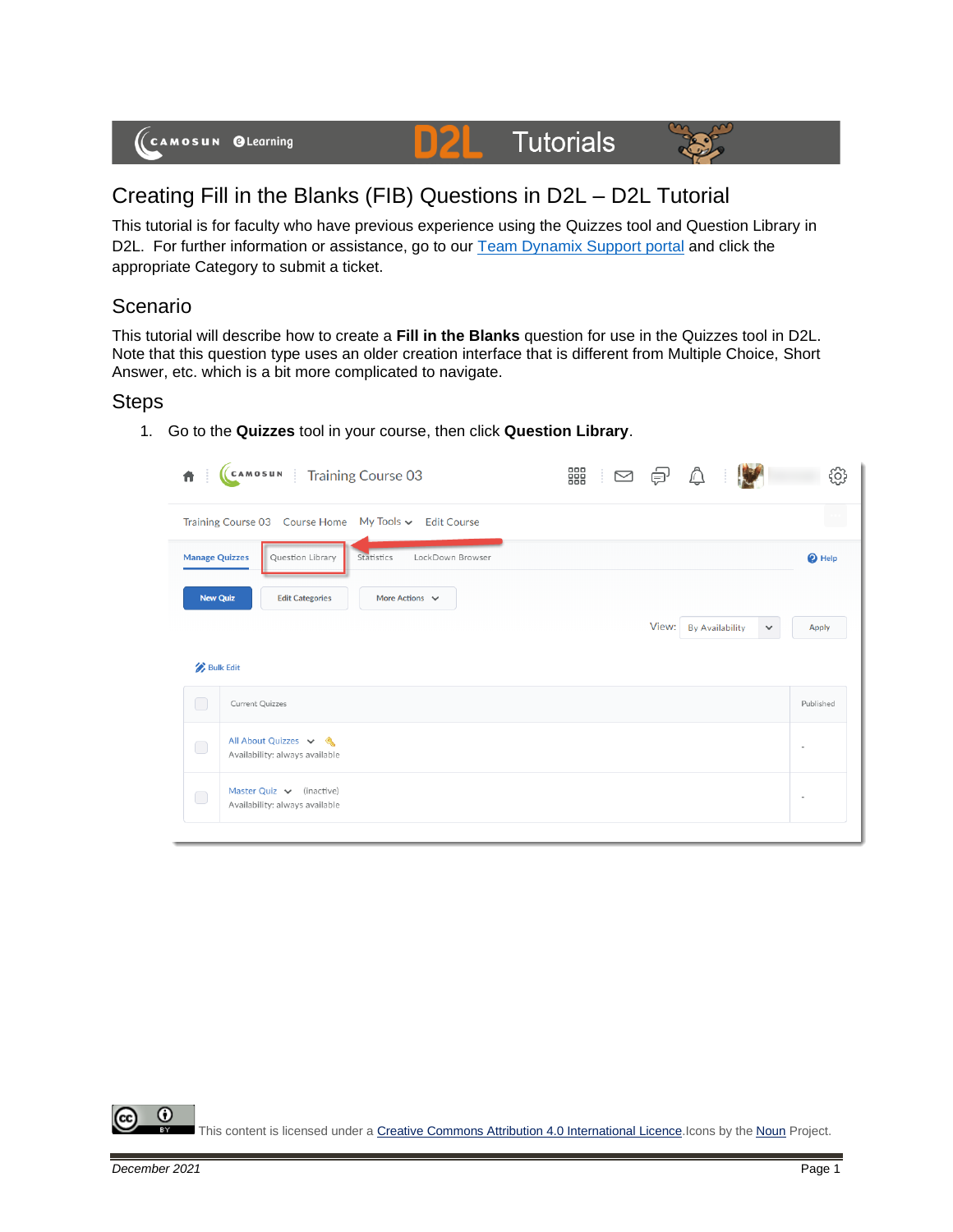2. Create a **New** → **Section** or click on the title of an existing **Section** (folder) in which to save your Short answer question. For the purposes of this tutorial, we will click **Quizzes**, and then **Week 1**.

|                                                                                                                                              |                                                                                                                                        | Training Course 03 Course Home My Tools v Edit Course    |        |                          |                   |                |                                                                |
|----------------------------------------------------------------------------------------------------------------------------------------------|----------------------------------------------------------------------------------------------------------------------------------------|----------------------------------------------------------|--------|--------------------------|-------------------|----------------|----------------------------------------------------------------|
| 日金 Question Library ^<br>St veys<br><sup>t</sup> Sel<br>asse sments<br><b>El Ouiz</b> s<br><b>D</b> Week 1<br><b>Week 2</b><br><b>Week 3</b> | Quizzes > Week 1<br>Question Library ><br>Week 1<br>New $\sim$<br>Import $\vee$<br>$\exists$ Move<br>Delete<br>↑↓ Order<br>Edit Values |                                                          |        |                          |                   |                | Settings<br><sup>O</sup> Help<br><b>Done Editing Questions</b> |
|                                                                                                                                              | $\Box$                                                                                                                                 | Name (click question name to edit)                       | Type   | Points                   | <b>Difficulty</b> | Mandatory      | <b>Last Modified</b>                                           |
|                                                                                                                                              | $\bigcirc$                                                                                                                             | Shuffling is on<br>Case Study Week 1 Quiz $\vee$<br>e en | $\sim$ | $\overline{\phantom{a}}$ | $\sim$            | $\blacksquare$ | Jan 7, 2019 10:05 AM                                           |
|                                                                                                                                              |                                                                                                                                        | <b>Total: 1 Section</b>                                  |        |                          |                   |                |                                                                |
|                                                                                                                                              |                                                                                                                                        |                                                          |        |                          |                   |                | 20 per page<br>$\checkmark$                                    |

3. Click **New** and select **Fill in the Blanks Question (FIB)**.

| <b>Training Course 03</b>                                                                                                             | <b>Course Home</b>                                                                                                              | My Tools $\sim$ | Collaborate     |      | <b>Course Media</b> | My Media   | <b>Edit Course</b>                                          | More $\sim$          |  |
|---------------------------------------------------------------------------------------------------------------------------------------|---------------------------------------------------------------------------------------------------------------------------------|-----------------|-----------------|------|---------------------|------------|-------------------------------------------------------------|----------------------|--|
| <b>□</b> Question<br>Library<br>Surveys<br><b>in</b> Self-<br>assessments<br><b>D</b> Quizzes<br><b>DE Week 1</b><br>Week 2<br>Week 3 | Question Library > Quizzes > Week 1<br>Week 1<br>New $\vee$<br>Sect <sup>1</sup> <sub>n</sub><br>r False Question (T/F)<br>True | Import $\vee$   | Edit Values     |      |                     |            | Settings<br>$\bullet$ Help<br><b>Done Editing Questions</b> |                      |  |
|                                                                                                                                       | Multipe Choice Question (MC)                                                                                                    |                 |                 | Type | Points              | Difficulty | Mandatory                                                   | Last Modified        |  |
|                                                                                                                                       | Multi-select Question (M-S)<br>Writter Response Question (WR)                                                                   |                 | v<br>ling is on |      |                     |            | $\overline{\phantom{a}}$                                    | Jan 7, 2019 10:05 AM |  |
|                                                                                                                                       | Short At wer Question (SA)                                                                                                      |                 |                 |      |                     |            |                                                             |                      |  |
|                                                                                                                                       | Multi-Sh Et Answer Question (MSA)                                                                                               |                 |                 |      |                     |            |                                                             | 200 per page $\sim$  |  |
|                                                                                                                                       | Fill in the Blanks Question (FIB)                                                                                               |                 |                 |      |                     |            |                                                             |                      |  |
|                                                                                                                                       | Matching Question (MAT)                                                                                                         |                 |                 |      |                     |            |                                                             |                      |  |

 $\odot$ (cc This content is licensed under [a Creative Commons Attribution 4.0 International Licence.I](https://creativecommons.org/licenses/by/4.0/)cons by the [Noun](https://creativecommons.org/website-icons/) Project.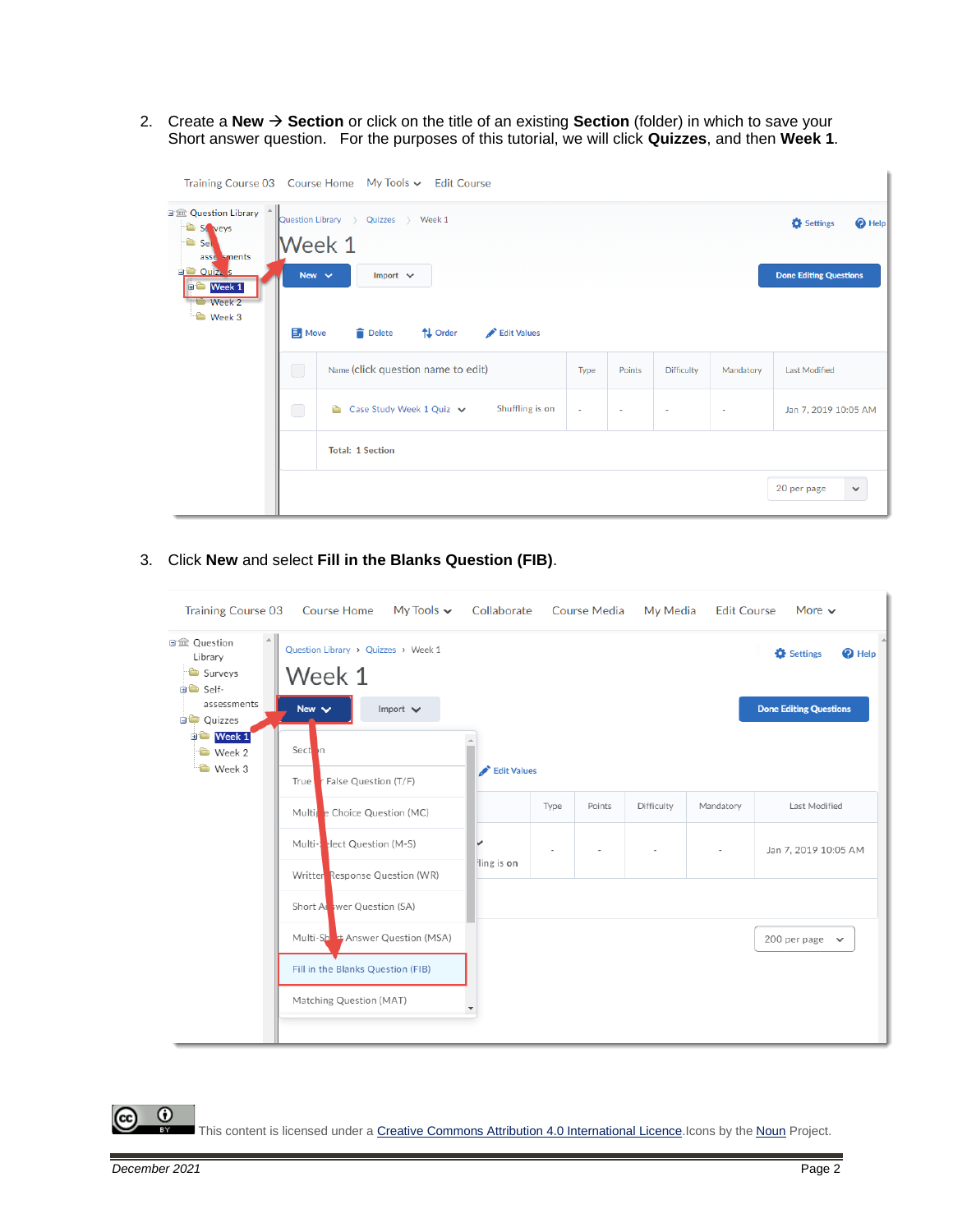4. Leave the **Title** box blank. Give your question a **Points** value (this can be chanced later), and feel free to leave the **Difficulty** level at 1 (use the Difficulty level feature to help you sort your questions for quiz, so change the value if you like). Scroll down to the **Question Text** area.



 $\odot$ This content is licensed under [a Creative Commons Attribution 4.0 International Licence.I](https://creativecommons.org/licenses/by/4.0/)cons by the [Noun](https://creativecommons.org/website-icons/) Project.

r.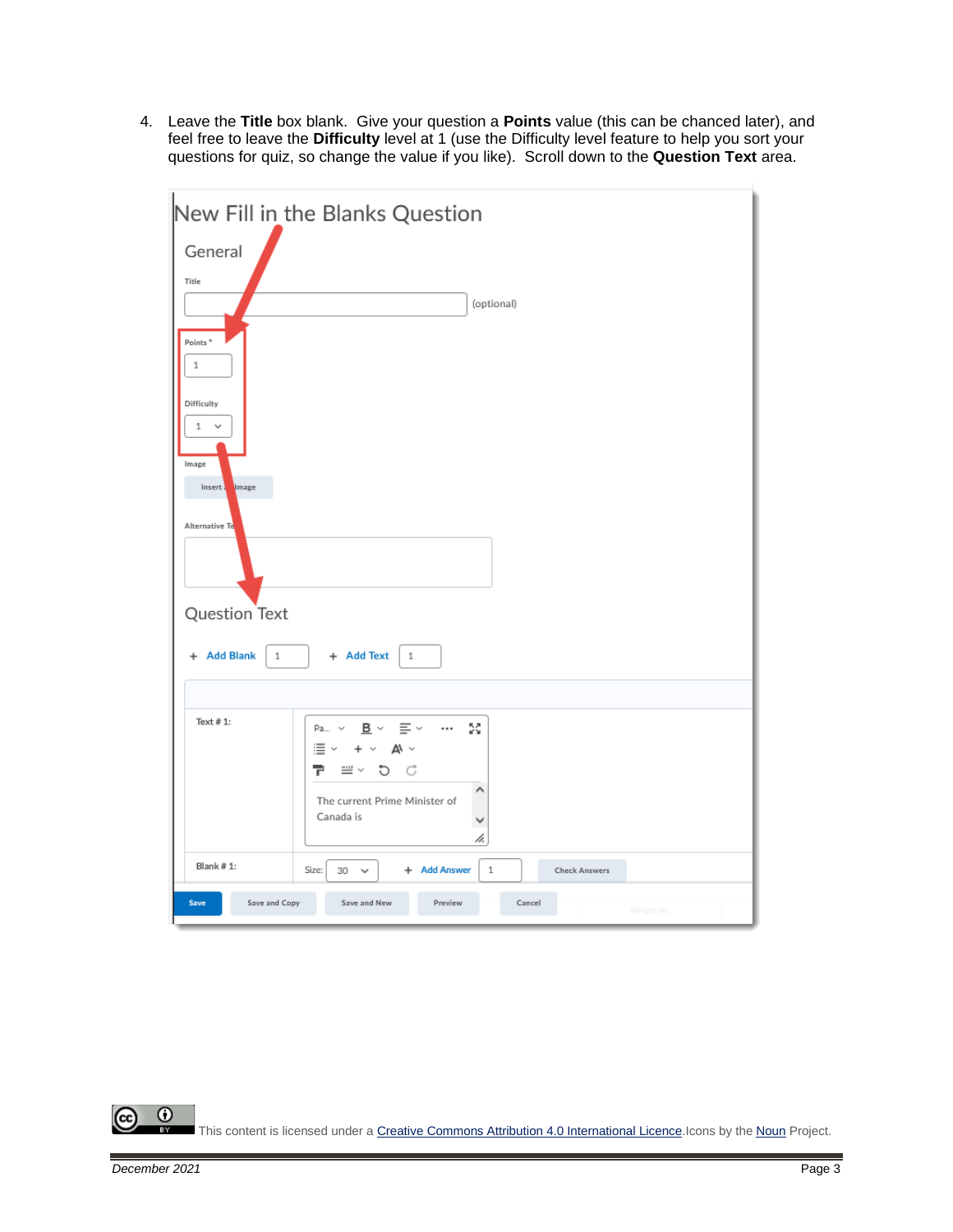5. The Fill in the Blanks works like this: by default, there is question text (**Text #1**), then a blank (**Blank #1**), then more text (**Text #2**) if needed. So, the question we have created here would look like this:

(Text #1) The current Prime Minister of Canada is (Blank #1) \_\_\_\_\_\_\_\_\_\_\_\_\_\_\_\_\_\_ (Text #2) whose Liberal party was elected in 2015.

| <b>Question Text</b>  |                                                                                                                                                                                                |                      |                                                                     |        |        |
|-----------------------|------------------------------------------------------------------------------------------------------------------------------------------------------------------------------------------------|----------------------|---------------------------------------------------------------------|--------|--------|
| + Add Blank           | + Add Text<br>$\mathbf{1}$<br>$1\,$                                                                                                                                                            |                      |                                                                     |        |        |
|                       |                                                                                                                                                                                                |                      |                                                                     |        | Remove |
| Text $# 1$ :          | K<br>$\overline{\mathbf{B}}$<br>$\equiv$ $\sim$<br>Pa<br>$\checkmark$<br>$\checkmark$<br><br>$\equiv$ $\sim$<br>P<br>$\equiv$ $\sim$<br>5C<br>The current Prime Minister of<br>Canada is<br>b. |                      |                                                                     |        | î      |
| Blank #1:             | + Add Ans<br>Size:<br>30<br>$\checkmark$                                                                                                                                                       | <b>Check Answers</b> |                                                                     |        |        |
|                       | Answer                                                                                                                                                                                         | Weight (%)           | Evaluation                                                          | Remove |        |
|                       | Justin Trudeau                                                                                                                                                                                 | 100                  | Case Insensitive<br>$\circ$<br>Case Sensitive<br>Regular Expression | î      |        |
| Text $# 2$ :          |                                                                                                                                                                                                |                      |                                                                     |        |        |
|                       | <b>KA</b><br>$\equiv$ $\sim$<br>$B \sim$<br>$\cdots$<br>Pa<br>$\checkmark$<br>$\equiv$ $\sim$<br>$\mathbb{A}^4$ $\sim$<br>$\ddot{}$<br>$\checkmark$                                            |                      |                                                                     |        |        |
|                       | 구<br>≝∨ ⊅ ○<br>$\sim$<br>whose Liberal party was<br>elected in 2015.<br>$\checkmark$<br>h.                                                                                                     |                      |                                                                     |        | 貪      |
| Save and Copy<br>Save | Save and New<br>Preview                                                                                                                                                                        | Cancel               |                                                                     |        |        |

 $\odot$ This content is licensed under [a Creative Commons Attribution 4.0 International Licence.I](https://creativecommons.org/licenses/by/4.0/)cons by the [Noun](https://creativecommons.org/website-icons/) Project.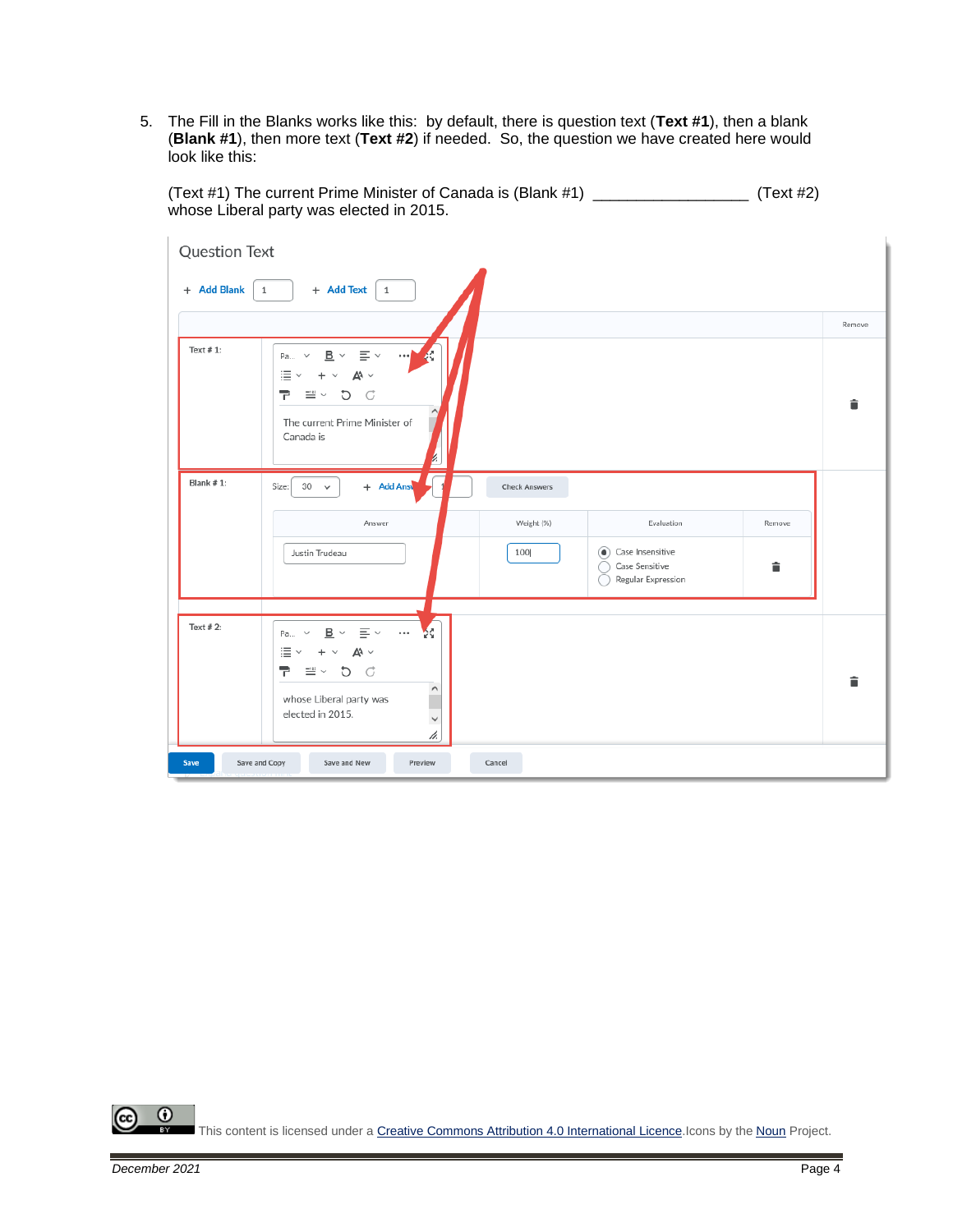6. Each Blank has at least one **Answer** (you can use the **Add Answer** feature to add other possible answers) and a **Weight** (typically 100%, meaning one full point – if you have multiple blanks, but the full question is worth 1 point, this percentage weight will chance accordingly). You can also allow for case sensitivity if you like.



7. To add additional blanks, use the **Add Blank** and **Add Text** features at the top by adding a number and clicking **Add Blank** or **Add Text**. These will be added in the order you create them, so, if you add 2 blanks, those will both appear after **Text #2**.

If you have a paragraph with blanks, we recommend you add **one** blank, then **one** text, **one** blank, **one** text, etc. until you have finished your fill in the blank paragraph. Note: This is a bit clunky as you will need to scroll down to check you have created your new blank or text each time. We recommend clicking **Preview** to see what the question looks like as you work.



⋒ This content is licensed under [a Creative Commons Attribution 4.0 International Licence.I](https://creativecommons.org/licenses/by/4.0/)cons by the [Noun](https://creativecommons.org/website-icons/) Project.